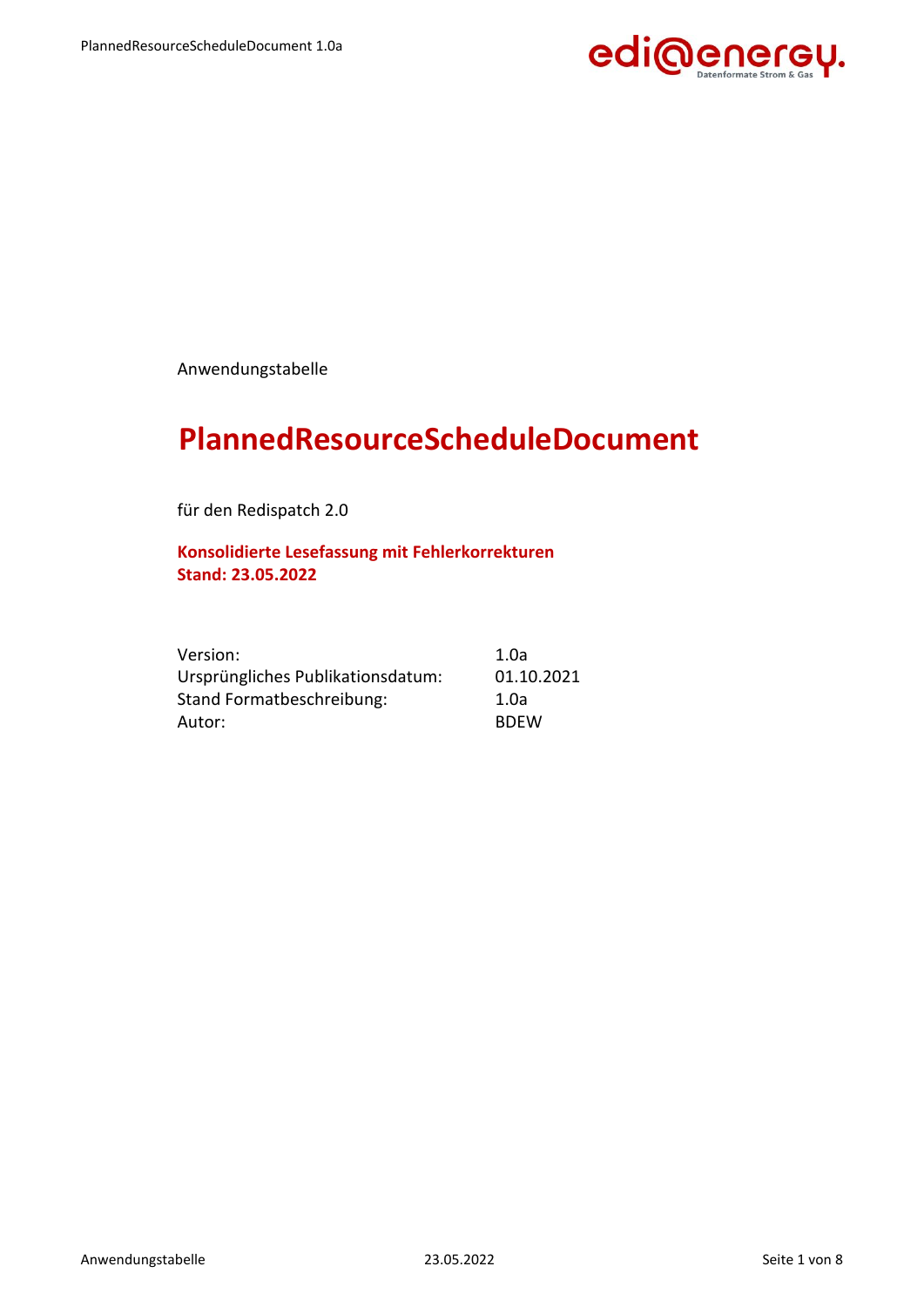

| PlannedResourceScheduleDocument<br><b>SD-Prozessschritt</b> |                                           | Übermittlung von Planungsdaten im<br><b>Planwertmodell mit DP</b><br>$\overline{2}$<br>1 |                             | Übermittlung von Probeplanungsdaten für die<br>Prognosegüteprüfung mit DP<br>$\mathbf{1}$ | Übermittlung der Ergebnisse der<br>Prognosegüteprüfung<br>3 |                             |                             |
|-------------------------------------------------------------|-------------------------------------------|------------------------------------------------------------------------------------------|-----------------------------|-------------------------------------------------------------------------------------------|-------------------------------------------------------------|-----------------------------|-----------------------------|
|                                                             |                                           | von                                                                                      | <b>EIV</b>                  | <b>DP</b>                                                                                 | EIV                                                         | $\overline{2}$<br><b>DP</b> | ANB                         |
| Häufigkeit                                                  | Element/                                  |                                                                                          |                             |                                                                                           |                                                             |                             |                             |
|                                                             | <b>Attribut</b>                           | an                                                                                       | <b>DP</b>                   | NB (betroffener NB)                                                                       | <b>DP</b>                                                   | <b>ANB</b>                  | EIV                         |
| required                                                    | <b>DtdVersion</b>                         |                                                                                          | $\overline{4}$              | $\overline{4}$                                                                            | $\overline{4}$                                              | $\overline{4}$              | 4                           |
| required                                                    | <b>DtdRelease</b>                         |                                                                                          | 1                           | 1                                                                                         | $\mathbf{1}$                                                | $\mathbf{1}$                | $\mathbf{1}$                |
| optional<br>11                                              | DtdBDEWNachrichtenVersion<br>xsd:sequence |                                                                                          | 1.0a                        | 1.0a                                                                                      | 1.0a                                                        | 1.0a                        | 1.0a                        |
| ${\bf 1} \ldots {\bf 1}$                                    | DocumentIdentification                    |                                                                                          |                             |                                                                                           |                                                             |                             |                             |
| required                                                    |                                           |                                                                                          | x                           | $\pmb{\mathsf{x}}$                                                                        | $\boldsymbol{\mathsf{x}}$                                   | $\pmb{\chi}$                | x                           |
| 11                                                          | DocumentVersion                           |                                                                                          |                             |                                                                                           |                                                             |                             |                             |
| required                                                    |                                           |                                                                                          | $\pmb{\mathsf{x}}$          | $\pmb{\mathsf{x}}$                                                                        | $\mathsf{x}$                                                | $\mathsf{x}$                | $\pmb{\mathsf{x}}$          |
| 11                                                          | DocumentType                              |                                                                                          |                             | A14                                                                                       | Z11                                                         | Z11                         | Z12                         |
| required<br>11                                              | ProcessType                               |                                                                                          | A14                         |                                                                                           |                                                             |                             |                             |
| required                                                    |                                           |                                                                                          | A14                         | A14                                                                                       | A14                                                         | A14                         | A14                         |
| 11                                                          | SenderIdentification                      |                                                                                          |                             |                                                                                           |                                                             |                             |                             |
| required                                                    |                                           |                                                                                          | MP-ID EIV                   | MP-ID DP                                                                                  | MP-ID EIV                                                   | MP-ID DP                    | MP-ID NB                    |
| required                                                    | codingScheme                              |                                                                                          | A10   NDE                   | A10   NDE                                                                                 | A10   NDE                                                   | A10   NDE                   | A10   NDE                   |
| 11<br>required                                              | SenderRole                                |                                                                                          | A27                         | A39                                                                                       | A27                                                         | A39                         | A18                         |
| 11                                                          | ReceiverIdentification                    |                                                                                          |                             |                                                                                           |                                                             |                             |                             |
| required                                                    |                                           |                                                                                          | MP-ID DP                    | MP-ID NB                                                                                  | MP-ID DP                                                    | MP-ID NB                    | MP-ID EIV                   |
| required                                                    | codingScheme                              |                                                                                          | A10   NDE                   | A10   NDE                                                                                 | A10   NDE                                                   | A10   NDE                   | A10   NDE                   |
| 11                                                          | <b>ReceiverRole</b>                       |                                                                                          |                             |                                                                                           |                                                             |                             |                             |
| required                                                    | <b>DocumentDateTime</b>                   |                                                                                          | A39                         | A18                                                                                       | A39                                                         | A18                         | A27                         |
| 11<br>required                                              |                                           |                                                                                          | $\boldsymbol{\mathsf{x}}$   | $\pmb{\chi}$                                                                              | $\mathsf{x}$                                                | $\pmb{\chi}$                | $\pmb{\mathsf{x}}$          |
| 11                                                          | <b>TimePeriodCovered</b>                  |                                                                                          |                             |                                                                                           |                                                             |                             |                             |
| required                                                    | $\mathbf{v}$                              |                                                                                          | $\pmb{\mathsf{x}}$          | $\mathsf{x}$                                                                              | $\pmb{\mathsf{x}}$                                          | $\pmb{\chi}$                | $\pmb{\chi}$                |
| 1 unbounded                                                 | <b>PlannedResourceTimeSeries</b>          |                                                                                          |                             |                                                                                           |                                                             |                             |                             |
| 11<br>11                                                    | xsd:sequence<br>TimeSeriesIdentification  |                                                                                          |                             |                                                                                           |                                                             |                             |                             |
| required                                                    |                                           |                                                                                          | x                           | x                                                                                         |                                                             | $\boldsymbol{x}$            | x                           |
| 11                                                          | <b>BusinessType</b>                       |                                                                                          |                             |                                                                                           |                                                             |                             |                             |
|                                                             |                                           |                                                                                          | A01   A04   A10   A11       | A01   A04   A10   A11                                                                     | A01   A04   A10   A11                                       | A01   A04   A10   A11       | A01   A04   A10   A11       |
| required                                                    | $\mathsf{v}$                              |                                                                                          | A12   A46   A60   A61       | A12   A46   A60   A61                                                                     | A12   A46   A60   A61                                       | A12   A46   A60   A61       | A12   A46   A60   A61       |
|                                                             |                                           |                                                                                          | A77   A79   A93   A94   Z05 | A77   A79   A93   A94   Z05                                                               | A77   A79   A93   A94   Z05                                 | A77   A79   A93   A94   Z05 | A77   A79   A93   A94   Z05 |
| 01<br>required                                              | <b>Direction</b><br>v                     |                                                                                          | $[1]$<br>A01   A02          | $[1]$<br>A01   A02                                                                        | $[1]$<br>A01   A02                                          | $[1]$<br>A01   A02          | $[1]$<br>A01   A02          |
| 11                                                          | Product                                   |                                                                                          |                             |                                                                                           |                                                             |                             |                             |
| required                                                    |                                           |                                                                                          | 8716867000016               | 8716867000016                                                                             | 8716867000016                                               | 8716867000016               | 8716867000016               |
| 11                                                          | ConnectingArea                            |                                                                                          |                             |                                                                                           |                                                             |                             |                             |
|                                                             |                                           |                                                                                          | 10YDE-VE-------2            | 10YDE-VE-------2                                                                          | 10YDE-VE-------2                                            | 10YDE-VE-------2            | 10YDE-VE-------2            |
|                                                             |                                           |                                                                                          | 10YDE-RWENET---I            | 10YDE-RWENET---I                                                                          | 10YDE-RWENET---I                                            | 10YDE-RWENET---I            | 10YDE-RWENET---I            |
| required                                                    | $\boldsymbol{\mathsf{v}}$                 |                                                                                          | 10YDE-EON------1            | 10YDE-EON------1                                                                          | 10YDE-EON------1                                            | 10YDE-EON------1            | 10YDE-EON------1            |
|                                                             |                                           |                                                                                          | 10YDE-ENBW-----N            | 10YDE-ENBW-----N                                                                          | 10YDE-ENBW-----N                                            | 10YDE-ENBW-----N            | 10YDE-ENBW-----N            |
| required                                                    | codingScheme                              |                                                                                          | 10YFLENSBURG---3<br>A01     | 10YFLENSBURG---3<br>A01                                                                   | 10YFLENSBURG---3<br>A01                                     | 10YFLENSBURG---3<br>A01     | 10YFLENSBURG---3<br>A01     |
| 11                                                          | <b>ResourceObject</b>                     |                                                                                          |                             |                                                                                           |                                                             |                             |                             |
| required                                                    | $\mathsf{v}$                              |                                                                                          | ID SR                       | <b>IDSR</b>                                                                               | <b>IDSR</b>                                                 | <b>IDSR</b>                 | <b>IDSR</b>                 |
| required                                                    | codingScheme                              |                                                                                          | <b>NDE</b>                  | <b>NDE</b>                                                                                | <b>NDE</b>                                                  | <b>NDE</b>                  | <b>NDE</b>                  |
| 01                                                          | <b>ResourceProvider</b>                   |                                                                                          |                             |                                                                                           |                                                             |                             |                             |
| required                                                    | $\mathsf{v}$                              |                                                                                          | MP-ID EIV                   | MP-ID EIV                                                                                 | MP-ID EIV                                                   | MP-ID EIV                   | MP-ID EIV                   |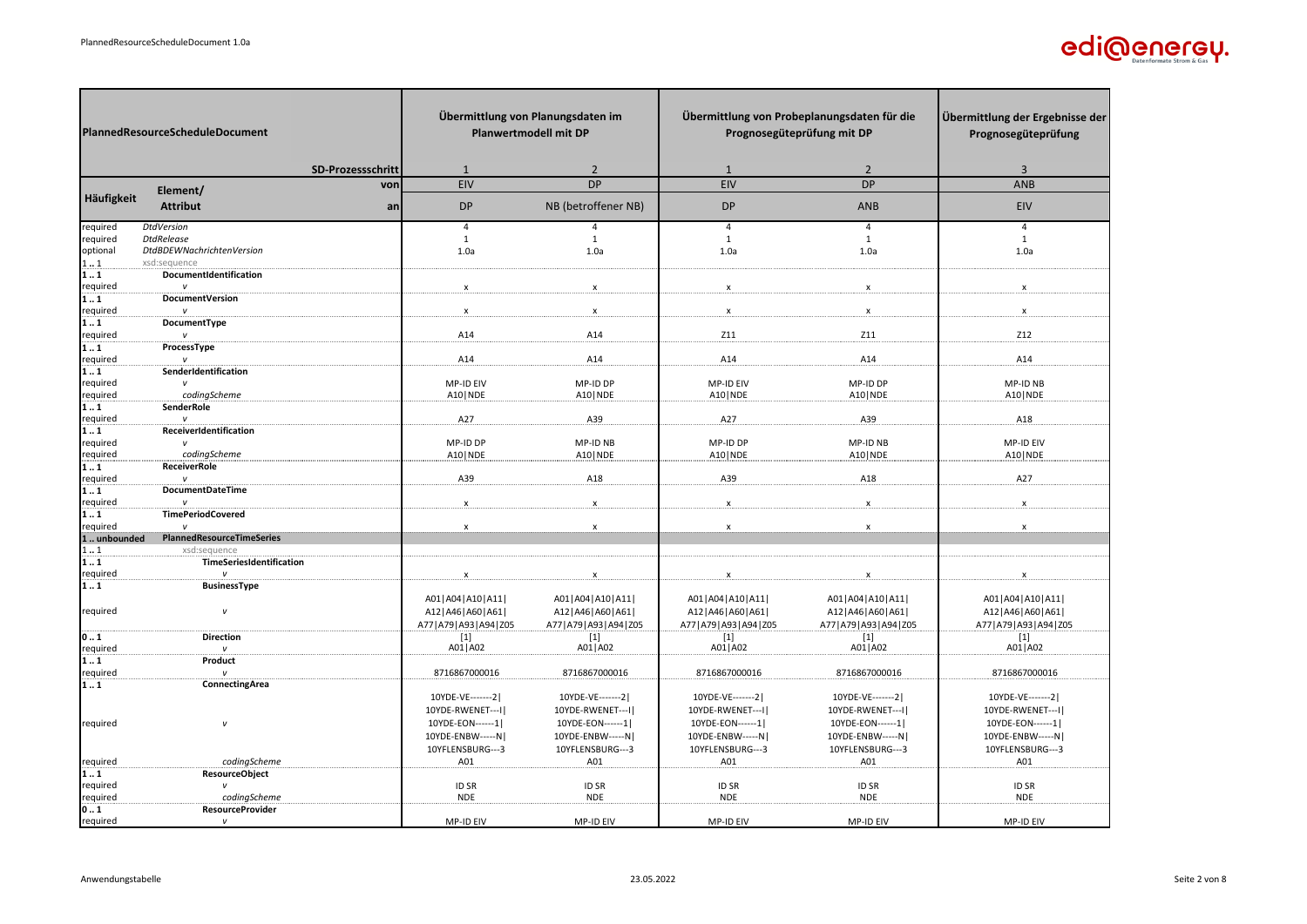

| PlannedResourceScheduleDocument           |                                                         | Übermittlung von Planungsdaten im<br><b>Planwertmodell mit DP</b> |                          | Übermittlung von Probeplanungsdaten für die<br>Prognosegüteprüfung mit DP |                                   | Übermittlung der Ergebnisse der<br>Prognosegüteprüfung |
|-------------------------------------------|---------------------------------------------------------|-------------------------------------------------------------------|--------------------------|---------------------------------------------------------------------------|-----------------------------------|--------------------------------------------------------|
|                                           | SD-Prozessschritt                                       | 1                                                                 | $\overline{\phantom{a}}$ |                                                                           | $\overline{2}$                    | $\overline{3}$                                         |
|                                           | von<br>Element/                                         | <b>EIV</b>                                                        | DP                       | <b>EIV</b>                                                                | <b>DP</b>                         | ANB                                                    |
| Häufigkeit                                | <b>Attribut</b><br>an                                   | <b>DP</b>                                                         | NB (betroffener NB)      | <b>DP</b>                                                                 | ANB                               | <b>EIV</b>                                             |
| required                                  | codingScheme                                            | A10   NDE                                                         | A10   NDE                | A10   NDE                                                                 | A10   NDE                         | A10   NDE                                              |
| 01                                        | <b>RequestingGridOperator</b>                           |                                                                   |                          |                                                                           |                                   |                                                        |
| required                                  | $\mathsf{v}$                                            |                                                                   |                          |                                                                           |                                   |                                                        |
| required<br>$\mathbf{0} \dots \mathbf{1}$ | codingScheme<br>AcquiringArea                           | $\boxed{3}$                                                       | $[3]$                    | $\boxed{3}$                                                               | $\begin{bmatrix} 3 \end{bmatrix}$ | $[3]$                                                  |
|                                           |                                                         |                                                                   |                          |                                                                           |                                   |                                                        |
| required                                  | v                                                       | 10YCB-GERMANY--8                                                  | 10YCB-GERMANY--8         | 10YCB-GERMANY--8                                                          | 10YCB-GERMANY--8                  | 10YCB-GERMANY--8                                       |
| required                                  | codingScheme                                            | A01                                                               | A01                      | A01                                                                       | A01                               | A01                                                    |
| 01                                        | GridElement                                             |                                                                   |                          |                                                                           |                                   |                                                        |
| required                                  | $\mathbf{v}$                                            |                                                                   |                          |                                                                           |                                   |                                                        |
| required<br>11                            | codingScheme<br>MeasurementUnit                         |                                                                   |                          |                                                                           |                                   |                                                        |
| required                                  | $\mathsf{v}$                                            | MAW                                                               | <b>MAW</b>               | <b>MAW</b>                                                                | <b>MAW</b>                        | MAW                                                    |
| 01                                        | <b>Status</b>                                           |                                                                   |                          |                                                                           |                                   |                                                        |
| required                                  |                                                         |                                                                   |                          |                                                                           |                                   |                                                        |
| 01                                        | OriginalSenderIdentification                            |                                                                   |                          |                                                                           |                                   |                                                        |
| required                                  | $\mathsf{v}$                                            |                                                                   | MP-ID EIV                |                                                                           | MP-ID EIV                         |                                                        |
| required                                  | codingScheme                                            |                                                                   | A10   NDE                |                                                                           | A10   NDE                         |                                                        |
| 01<br>required                            | OriginalDocumentIdentification<br>$\mathbf{v}$          |                                                                   | Doc-ID EIV               |                                                                           | Doc-ID EIV                        |                                                        |
| 01                                        | <b>OriginalDocumentVersion</b>                          |                                                                   |                          |                                                                           |                                   |                                                        |
| required                                  |                                                         |                                                                   | Doc-Version EIV          |                                                                           | Doc-Version EIV                   |                                                        |
| 0.1                                       | OriginalDocumentDateTime                                |                                                                   |                          |                                                                           |                                   |                                                        |
| required                                  | $\mathbf{v}$<br><b>OriginalTimeSeriesIdentification</b> |                                                                   | DateTime EIV             |                                                                           | DateTime EIV                      |                                                        |
| 0.1<br>required                           | $\mathbf{v}$                                            |                                                                   | TS-ID EIV                |                                                                           | <b>TS-ID EIV</b>                  |                                                        |
| 11                                        | Period                                                  |                                                                   |                          |                                                                           |                                   |                                                        |
| 11                                        | xsd:sequence                                            |                                                                   |                          |                                                                           |                                   |                                                        |
| 11                                        | TimeInterval                                            |                                                                   |                          |                                                                           |                                   |                                                        |
| required                                  | $\mathbf{v}$                                            | $\pmb{\chi}$                                                      | $\mathbf{x}$             | $\mathsf{x}$                                                              | $\mathbf{x}$                      | $\pmb{\chi}$                                           |
| 11                                        | Resolution                                              |                                                                   |                          |                                                                           |                                   |                                                        |
| required                                  | $\mathsf{v}$                                            | PT15M                                                             | PT15M                    | PT15M                                                                     | PT15M                             | PT15M                                                  |
| 1.100                                     | Interval                                                |                                                                   |                          |                                                                           |                                   |                                                        |
| $1 \ldots 1$                              | xsd:sequence                                            |                                                                   |                          |                                                                           |                                   |                                                        |
| 11<br>required                            | Pos<br>$\mathsf{v}$                                     | $\boldsymbol{\mathsf{x}}$                                         | X                        | $\mathsf{x}$                                                              | $\mathsf{x}$                      | $\boldsymbol{\mathsf{x}}$                              |
| 11                                        | Qty                                                     |                                                                   |                          |                                                                           |                                   |                                                        |
| required                                  | $\mathsf{v}$                                            | $\boldsymbol{\mathsf{x}}$                                         | $\mathbf{x}$             | $\boldsymbol{\mathsf{x}}$                                                 | $\mathbf{x}$                      |                                                        |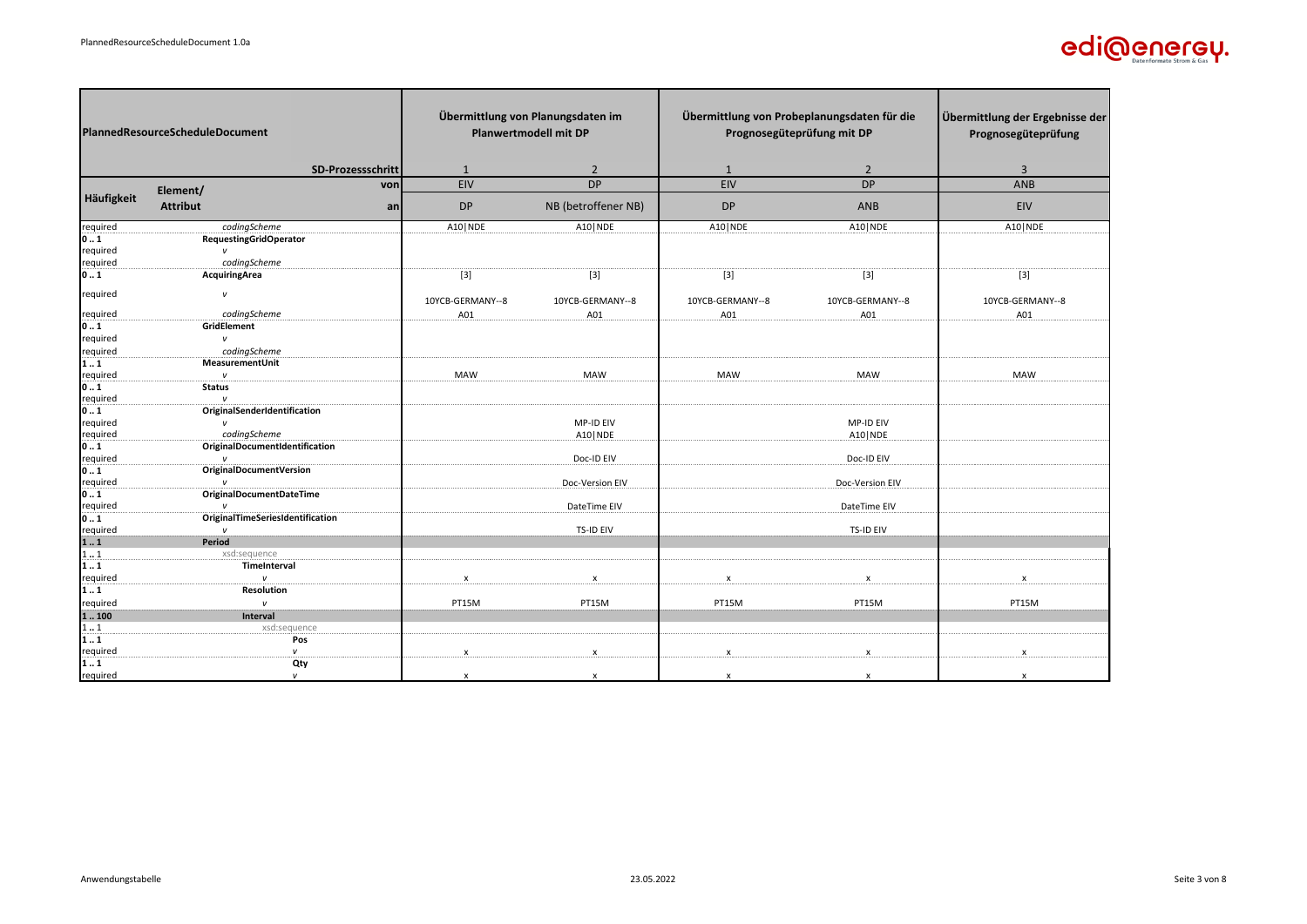

|                        | PlannedResourceScheduleDocument           |                   | Übermittlung Planungsdaten für SR im<br>Prognosemodell oder für SG, CR mit DP |                                      | Übermittlung Planungsdaten für SR<br>im Prognosemodell oder für SG, CR<br>ohne DP | Übermittlung von Sensitivitäten (1, 2) und<br>angereicherten Sensitivitäten (3, 4) zu Planungsdaten<br>für SR, SG und CR mit DP |                                      |
|------------------------|-------------------------------------------|-------------------|-------------------------------------------------------------------------------|--------------------------------------|-----------------------------------------------------------------------------------|---------------------------------------------------------------------------------------------------------------------------------|--------------------------------------|
|                        |                                           | SD-Prozessschritt | -1                                                                            | 2                                    | 1                                                                                 | $1$ und $3$                                                                                                                     | 2 und 4                              |
|                        | Element/                                  | von               | NB (ANB/clustNB)                                                              | <b>DP</b>                            | NB (ANB   clustNB)                                                                | NB (ANB   vorgeINB)                                                                                                             | <b>DP</b>                            |
| Häufigkeit             | <b>Attribut</b>                           | an                | <b>DP</b>                                                                     | NB (betroffener NB)                  | NB (betroffener NB)                                                               | <b>DP</b>                                                                                                                       | NB (direkt vorgeINB   ÜNB)           |
| required               | <b>DtdVersion</b>                         |                   | 4                                                                             | 4                                    | 4                                                                                 | $\overline{4}$                                                                                                                  | 4                                    |
| required               | <b>DtdRelease</b>                         |                   | $\mathbf{1}$                                                                  | $\mathbf{1}$                         | $\mathbf{1}$                                                                      | $\mathbf{1}$                                                                                                                    | $\mathbf{1}$                         |
| optional<br>11         | DtdBDEWNachrichtenVersion<br>xsd:sequence |                   | 1.0a                                                                          | 1.0a                                 | 1.0a                                                                              | 1.0a                                                                                                                            | 1.0a                                 |
| 11                     | DocumentIdentification                    |                   |                                                                               |                                      |                                                                                   |                                                                                                                                 |                                      |
| required               |                                           |                   | $\boldsymbol{\mathsf{x}}$                                                     | x                                    | $\pmb{\mathsf{x}}$                                                                | $\pmb{\chi}$                                                                                                                    | $\boldsymbol{\mathsf{x}}$            |
| 11                     | DocumentVersion                           |                   | $\boldsymbol{\mathsf{x}}$                                                     |                                      |                                                                                   | $\boldsymbol{\mathsf{x}}$                                                                                                       | $\boldsymbol{\mathsf{x}}$            |
| required<br>11         | DocumentType                              |                   |                                                                               | $\pmb{\chi}$                         | x                                                                                 |                                                                                                                                 |                                      |
| required               |                                           |                   | A14                                                                           | A14                                  | A14                                                                               | Z08                                                                                                                             | Z08                                  |
| 11                     | ProcessType                               |                   |                                                                               |                                      |                                                                                   |                                                                                                                                 |                                      |
| required<br>11         | SenderIdentification                      |                   | A14                                                                           | A14                                  | A14                                                                               | A14                                                                                                                             | A14                                  |
| required               |                                           |                   | MP-ID NB                                                                      | MP-ID DP                             | MP-ID NB                                                                          | MP-ID NB                                                                                                                        | MP-ID DP                             |
| required               | codingScheme                              |                   | A10   NDE                                                                     | A10   NDE                            | A10   NDE                                                                         | A10   NDE                                                                                                                       | A10   NDE                            |
| 11                     | <b>SenderRole</b>                         |                   |                                                                               |                                      |                                                                                   |                                                                                                                                 |                                      |
| required<br>11         | ReceiverIdentification                    |                   | A18                                                                           | A39                                  | A18                                                                               | A18                                                                                                                             | A39                                  |
| required               |                                           |                   | MP-ID DP                                                                      | MP-ID NB                             | MP-ID NB                                                                          | MP-ID DP                                                                                                                        | MP-ID NB                             |
| required               | codingScheme                              |                   | A10   NDE                                                                     | A10   NDE                            | A10   NDE                                                                         | A10   NDE                                                                                                                       | A10   NDE                            |
| 11                     | <b>ReceiverRole</b>                       |                   |                                                                               |                                      |                                                                                   |                                                                                                                                 |                                      |
| required<br>11         | DocumentDateTime                          |                   | A39                                                                           | A18                                  | A18                                                                               | A39                                                                                                                             | A18                                  |
| required               |                                           |                   | $\mathsf{x}$                                                                  | $\pmb{\mathsf{x}}$                   | $\pmb{\mathsf{x}}$                                                                | $\boldsymbol{\mathsf{x}}$                                                                                                       | $\mathsf{x}$                         |
| 11                     | <b>TimePeriodCovered</b>                  |                   |                                                                               |                                      |                                                                                   |                                                                                                                                 |                                      |
| required<br>1unbounded | PlannedResourceTimeSeries                 |                   | $\pmb{\times}$                                                                | $\pmb{\mathsf{x}}$                   | $\pmb{\chi}$                                                                      | $\pmb{\chi}$                                                                                                                    | $\pmb{\chi}$                         |
| 11                     | xsd:sequence                              |                   |                                                                               |                                      |                                                                                   |                                                                                                                                 |                                      |
| 11                     | TimeSeriesIdentification                  |                   |                                                                               |                                      |                                                                                   |                                                                                                                                 |                                      |
| required               |                                           |                   | $\mathbf{x}$                                                                  | $\mathbf{x}$                         | $\boldsymbol{\mathsf{x}}$                                                         | $\mathbf{x}$                                                                                                                    |                                      |
| 11                     | <b>BusinessType</b>                       |                   |                                                                               |                                      |                                                                                   |                                                                                                                                 |                                      |
| required               | $\mathsf{v}$                              |                   | A01   A46   A60   A61                                                         | A01   A46   A60   A61                | A01   A46   A60   A61                                                             | <b>B59</b>                                                                                                                      | <b>B59</b>                           |
|                        |                                           |                   | A77                                                                           | A77                                  | A77                                                                               |                                                                                                                                 |                                      |
| 01                     | <b>Direction</b>                          |                   | $[2]$                                                                         | $[2]$                                | $[2]$                                                                             |                                                                                                                                 |                                      |
| required               | $\mathbf{v}$                              |                   | A01   A02                                                                     | A01   A02                            | A01   A02                                                                         | A01   A02                                                                                                                       | A01   A02                            |
| 11<br>required         | Product<br>$\mathsf{v}$                   |                   | 8716867000016                                                                 | 8716867000016                        | 8716867000016                                                                     | 8716867000016                                                                                                                   | 8716867000016                        |
| 11                     | ConnectingArea                            |                   |                                                                               |                                      |                                                                                   |                                                                                                                                 |                                      |
|                        |                                           |                   | 10YDE-VE-------2                                                              | 10YDE-VE-------2                     | 10YDE-VE-------2                                                                  | 10YDE-VE-------2                                                                                                                | 10YDE-VE-------2                     |
|                        |                                           |                   | 10YDE-RWENET---I                                                              | 10YDE-RWENET---I                     | 10YDE-RWENET---I                                                                  | 10YDE-RWENET---I                                                                                                                | 10YDE-RWENET--- I                    |
| required               | V                                         |                   | 10YDE-EON------1                                                              | 10YDE-EON------1                     | 10YDE-EON------1                                                                  | 10YDE-EON------1                                                                                                                | 10YDE-EON------1                     |
|                        |                                           |                   | 10YDE-ENBW-----N<br>10YFLENSBURG---3                                          | 10YDE-ENBW-----N<br>10YFLENSBURG---3 | 10YDE-ENBW-----N<br>10YFLENSBURG---3                                              | 10YDE-ENBW-----N<br>10YFLENSBURG---3                                                                                            | 10YDE-ENBW-----N<br>10YFLENSBURG---3 |
| required               | codingScheme                              |                   | A01                                                                           | A01                                  | A01                                                                               | A01                                                                                                                             | A01                                  |
| 11                     | <b>ResourceObject</b>                     |                   |                                                                               |                                      |                                                                                   |                                                                                                                                 |                                      |
| required               |                                           |                   | ID SR   SG   CR                                                               | ID SR   SG   CR                      | ID SR   SG   CR                                                                   | ID SR   SG   CR                                                                                                                 | ID SR   SG   CR                      |
| required<br>01         | codingScheme<br><b>ResourceProvider</b>   |                   | <b>NDE</b><br>[7]                                                             | <b>NDE</b><br>$[7]$                  | <b>NDE</b><br>$[7]$                                                               | <b>NDE</b><br>$[7]$                                                                                                             | <b>NDE</b><br>$[7]$                  |
| required               | $\mathsf{v}$                              |                   | MP-ID EIV [8]  NB                                                             | MP-ID EIV [8]  NB                    | MP-ID EIV [8]  NB                                                                 | MP-ID EIV [8]  NB                                                                                                               | MP-ID EIV [8]  NB                    |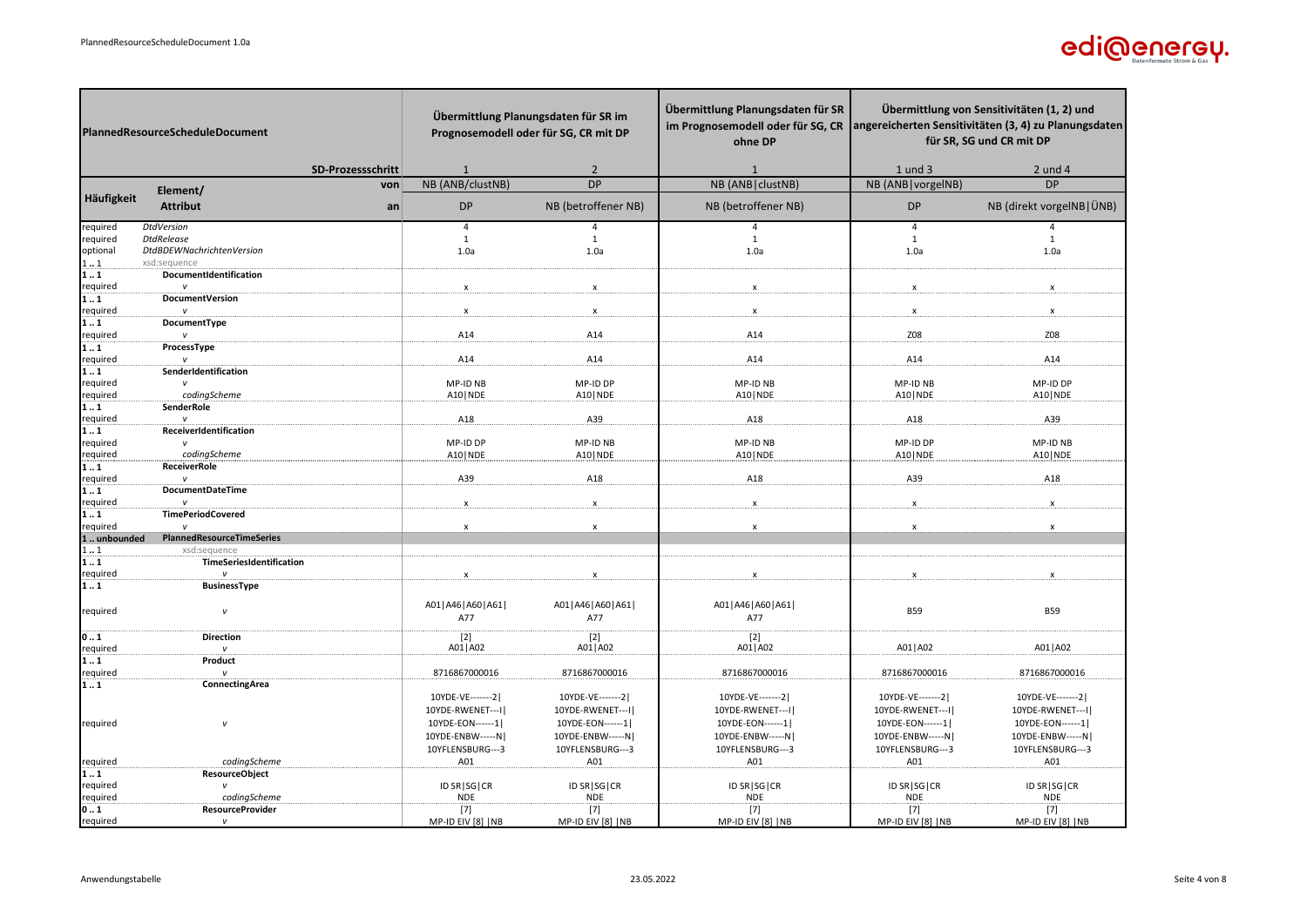

| <b>PlannedResourceScheduleDocument</b> |                                  |                           | Übermittlung Planungsdaten für SR im<br>Prognosemodell oder für SG, CR mit DP | Übermittlung Planungsdaten für SR<br>im Prognosemodell oder für SG, CR<br>ohne DP | Übermittlung von Sensitivitäten (1, 2) und<br>angereicherten Sensitivitäten (3, 4) zu Planungsdaten<br>für SR, SG und CR mit DP |                            |
|----------------------------------------|----------------------------------|---------------------------|-------------------------------------------------------------------------------|-----------------------------------------------------------------------------------|---------------------------------------------------------------------------------------------------------------------------------|----------------------------|
|                                        | SD-Prozessschritt                |                           |                                                                               |                                                                                   | 1 und 3                                                                                                                         | 2 und 4                    |
|                                        | von<br>Element/                  | NB (ANB/clustNB)          | DP                                                                            | NB (ANB   clustNB)                                                                | NB (ANB   vorgelNB)                                                                                                             | <b>DP</b>                  |
| Häufigkeit                             | <b>Attribut</b><br>an            | <b>DP</b>                 | NB (betroffener NB)                                                           | NB (betroffener NB)                                                               | <b>DP</b>                                                                                                                       | NB (direkt vorgeINB   ÜNB) |
| required                               | codingScheme                     | A10   NDE [8]             | A10   NDE [8]                                                                 | A10   NDE [8]                                                                     | A10   NDE [8]                                                                                                                   | A10   NDE [8]              |
| 01                                     | <b>RequestingGridOperator</b>    |                           |                                                                               |                                                                                   |                                                                                                                                 |                            |
| required                               | $\mathsf{v}$                     |                           |                                                                               |                                                                                   |                                                                                                                                 |                            |
| required<br>0.1                        | codingScheme<br>AcquiringArea    |                           |                                                                               |                                                                                   |                                                                                                                                 |                            |
|                                        |                                  |                           |                                                                               |                                                                                   |                                                                                                                                 |                            |
| required                               | v                                |                           |                                                                               |                                                                                   |                                                                                                                                 |                            |
| required                               | codingScheme                     |                           |                                                                               |                                                                                   |                                                                                                                                 |                            |
| 0.1                                    | GridElement                      |                           |                                                                               |                                                                                   | $[4]$                                                                                                                           | [4]                        |
| required                               | v                                |                           |                                                                               |                                                                                   | Code Netzelement                                                                                                                | Code Netzelement           |
| required                               | codingScheme                     |                           |                                                                               |                                                                                   | A01   A02   Z01                                                                                                                 | A01   A02   Z01            |
| 1.1<br>required                        | MeasurementUnit<br>$\mathsf{v}$  | <b>MAW</b>                | MAW                                                                           | <b>MAW</b>                                                                        | C62                                                                                                                             | C62                        |
| 0.1                                    | <b>Status</b>                    |                           |                                                                               |                                                                                   |                                                                                                                                 |                            |
| required                               |                                  |                           |                                                                               |                                                                                   |                                                                                                                                 |                            |
| 0.1                                    | OriginalSenderIdentification     |                           |                                                                               |                                                                                   |                                                                                                                                 |                            |
| required                               | $\mathsf{v}$                     |                           | MP-ID NB                                                                      |                                                                                   |                                                                                                                                 | MP-ID NB                   |
| required                               | codingScheme                     |                           | A10   NDE                                                                     |                                                                                   |                                                                                                                                 | A10   NDE                  |
| 0.1                                    | OriginalDocumentIdentification   |                           |                                                                               |                                                                                   |                                                                                                                                 |                            |
| required                               | $\mathbf{v}$                     |                           | Doc-ID NB                                                                     |                                                                                   |                                                                                                                                 | Doc-ID NB                  |
| $\mathbf{0} \dots \mathbf{1}$          | <b>OriginalDocumentVersion</b>   |                           |                                                                               |                                                                                   |                                                                                                                                 |                            |
| required                               |                                  |                           | Doc-Version NB                                                                |                                                                                   |                                                                                                                                 | Doc-Version NB             |
| 01                                     | OriginalDocumentDateTime         |                           |                                                                               |                                                                                   |                                                                                                                                 |                            |
| required                               | OriginalTimeSeriesIdentification |                           | DateTime NB                                                                   |                                                                                   |                                                                                                                                 | DateTime NB                |
| 01 <br>required                        | $\mathbf{v}$                     |                           | TS-ID NB                                                                      |                                                                                   |                                                                                                                                 | TS-ID NB                   |
| 11                                     | Period                           |                           |                                                                               |                                                                                   |                                                                                                                                 |                            |
| 11                                     | xsd:sequence                     |                           |                                                                               |                                                                                   |                                                                                                                                 |                            |
| 1.1                                    | TimeInterval                     |                           |                                                                               |                                                                                   |                                                                                                                                 |                            |
| required                               | $\mathbf{v}$                     | $\mathsf{x}$              | $\mathsf{x}$                                                                  | $\pmb{\times}$                                                                    | $\boldsymbol{\mathsf{x}}$                                                                                                       | $\mathsf{x}$               |
| 11                                     | Resolution                       |                           |                                                                               |                                                                                   |                                                                                                                                 |                            |
| required                               | $\mathsf{v}$                     | PT15M                     | PT15M                                                                         | PT15M                                                                             | PT15M                                                                                                                           | PT15M                      |
| 1.100                                  | Interval                         |                           |                                                                               |                                                                                   |                                                                                                                                 |                            |
| 11                                     | xsd:sequence                     |                           |                                                                               |                                                                                   |                                                                                                                                 |                            |
| 1.1                                    | Pos                              |                           |                                                                               |                                                                                   |                                                                                                                                 |                            |
| required                               | v                                | $\boldsymbol{\mathsf{x}}$ |                                                                               | x                                                                                 | $\mathsf{x}$                                                                                                                    | $\mathsf{x}$               |
| 11                                     | Qty                              |                           |                                                                               |                                                                                   |                                                                                                                                 |                            |
| required                               | $\mathsf{v}$                     | $\boldsymbol{\mathsf{x}}$ |                                                                               | $\mathbf x$                                                                       |                                                                                                                                 | $\mathbf{x}$               |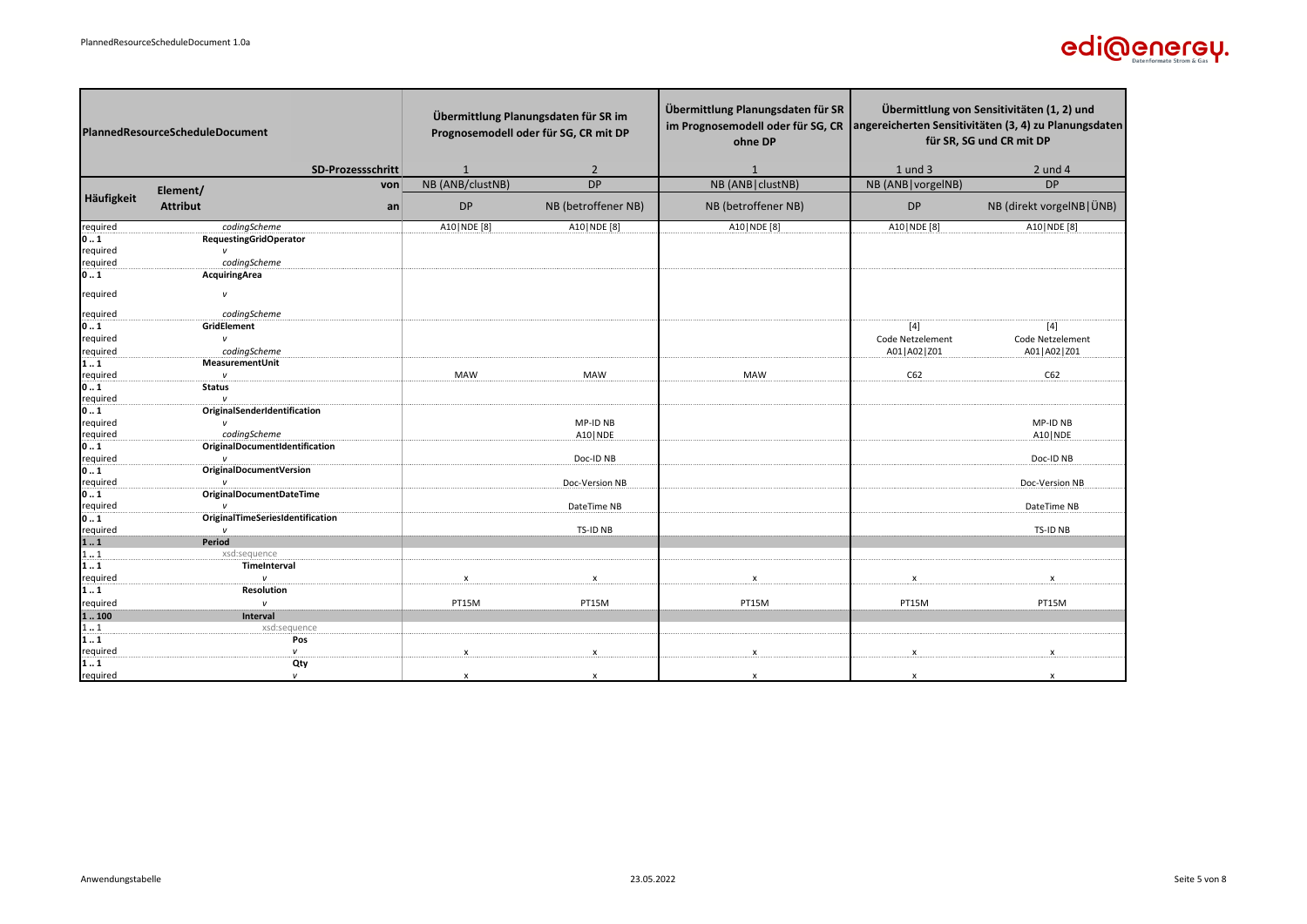

|                                    |                                          |     | Übermittlung von                     |                                      |                                         |                                      |
|------------------------------------|------------------------------------------|-----|--------------------------------------|--------------------------------------|-----------------------------------------|--------------------------------------|
|                                    |                                          |     | Sensitivitäten und                   |                                      | Übermittlung prognostizierter Abruf und | Übermittlung prognostizierter        |
|                                    |                                          |     | angereicherten Sensitivitäten        |                                      | Info über Abruf über Planungsdaten mit  | Abruf und Info über Abruf            |
| PlannedResourceScheduleDocument    |                                          |     | zu Planungsdaten für SR, SG          | <b>DP</b>                            |                                         | über Planungsdaten ohne DP           |
|                                    |                                          |     | und CR ohne DP                       |                                      |                                         |                                      |
|                                    | SD-Prozessschritt                        |     | 1                                    | $\mathbf{1}$                         | 2                                       | $\mathbf{1}$                         |
|                                    | Element/                                 | von | NB (ANB vorgeINB)                    | NB (anfNB)                           | <b>DP</b>                               | NB (anfNB)                           |
| Häufigkeit                         | <b>Attribut</b>                          | an  | NB (direkt vorgeINB   ÜNB)           | <b>DP</b>                            | NB (betroffener NB)                     | NB (betroffener NB)                  |
| required                           | <b>DtdVersion</b>                        |     | $\overline{4}$                       | $\overline{4}$                       | 4                                       | 4                                    |
| required                           | <b>DtdRelease</b>                        |     | $\mathbf{1}$                         | $\mathbf{1}$                         | $\mathbf{1}$                            | $\mathbf{1}$                         |
| optional                           | DtdBDEWNachrichtenVersion                |     | 1.0a                                 | 1.0a                                 | 1.0a                                    | 1.0a                                 |
| 11<br>11                           | xsd:sequence<br>DocumentIdentification   |     |                                      |                                      |                                         |                                      |
| required                           | v                                        |     |                                      |                                      | X                                       |                                      |
| 11                                 | DocumentVersion                          |     |                                      |                                      |                                         |                                      |
| required<br>11                     | DocumentType                             |     | $\pmb{\mathsf{x}}$                   | $\pmb{\times}$                       | $\pmb{\chi}$                            | $\pmb{\times}$                       |
| required                           |                                          |     | Z08                                  | Z09                                  | Z09                                     | Z09                                  |
| 11                                 | ProcessType                              |     |                                      |                                      |                                         |                                      |
| required                           | v                                        |     | A14                                  | A14                                  | A14                                     | A14                                  |
| 11                                 | SenderIdentification                     |     |                                      |                                      |                                         |                                      |
| required<br>required               | $\mathbf{v}$<br>codingScheme             |     | MP-ID NB<br>A10   NDE                | MP-ID NB<br>A10   NDE                | MP-ID DP<br>A10   NDE                   | MP-ID NB<br>A10   NDE                |
| $\overline{1}$ $\overline{1}$      | <b>SenderRole</b>                        |     |                                      |                                      |                                         |                                      |
| required                           | $\overline{V}$                           |     | A18                                  | A18                                  | A39                                     | A18                                  |
| $\overline{1}$ $\overline{1}$      | ReceiverIdentification                   |     |                                      |                                      |                                         |                                      |
| required<br>required               | $\mathbf{v}$<br>codingScheme             |     | MP-ID NB<br>A10   NDE                | MP-ID DP<br>A10   NDE                | MP-ID NB<br>A10   NDE                   | MP-ID NB<br>A10   NDE                |
| 11                                 | <b>ReceiverRole</b>                      |     |                                      |                                      |                                         |                                      |
| required                           | $\mathbf{v}$                             |     | A18                                  | A39                                  | A18                                     | A18                                  |
| 11                                 | DocumentDateTime                         |     |                                      |                                      |                                         |                                      |
| required<br>11                     | v<br><b>TimePeriodCovered</b>            |     | $\pmb{\times}$                       | $\pmb{\times}$                       | $\pmb{\times}$                          | x                                    |
| required                           | $\mathbf{v}$                             |     | $\boldsymbol{\mathsf{x}}$            | x                                    | x                                       | x                                    |
| 1unbounded                         | <b>PlannedResourceTimeSeries</b>         |     |                                      |                                      |                                         |                                      |
| 11                                 | xsd:sequence<br>TimeSeriesIdentification |     |                                      |                                      |                                         |                                      |
| 11<br>required                     |                                          |     |                                      |                                      | $\boldsymbol{\mathsf{x}}$               |                                      |
| 11                                 | <b>BusinessType</b>                      |     |                                      |                                      |                                         |                                      |
|                                    |                                          |     |                                      | [6]                                  | [6]                                     | [6]                                  |
| required                           | $\mathsf{v}$                             |     | <b>B59</b>                           | A46   A85                            | A46   A85                               | A46   A85                            |
| 01                                 |                                          |     |                                      |                                      |                                         |                                      |
| required                           | <b>Direction</b>                         |     | A01   A02                            | A01   A02                            | A01   A02                               | A01   A02                            |
| $\overline{1}$ $\overline{1}$      | Product                                  |     |                                      |                                      |                                         |                                      |
| required                           |                                          |     | 8716867000016                        | 8716867000016                        | 8716867000016                           | 8716867000016                        |
| ${\bf 1} \ldots {\bf 1}$           | ConnectingArea                           |     |                                      |                                      |                                         |                                      |
|                                    |                                          |     | 10YDE-VE-------2<br>10YDE-RWENET---I | 10YDE-VE-------2<br>10YDE-RWENET---I | 10YDE-VE-------2<br>10YDE-RWENET---I    | 10YDE-VE-------2<br>10YDE-RWENET---I |
| required                           | v                                        |     | 10YDE-EON------1                     | 10YDE-EON------1                     | 10YDE-EON------1                        | 10YDE-EON------1                     |
|                                    |                                          |     | 10YDE-ENBW-----N                     | 10YDE-ENBW-----N                     | 10YDE-ENBW-----N                        | 10YDE-ENBW-----N                     |
|                                    |                                          |     | 10YFLENSBURG---3                     | 10YFLENSBURG---3                     | 10YFLENSBURG---3                        | 10YFLENSBURG---3                     |
| required                           | codingScheme                             |     | A01                                  | A01                                  | A01                                     | A01                                  |
| $\overline{1} \ldots \overline{1}$ | <b>ResourceObject</b>                    |     |                                      |                                      |                                         |                                      |
| required<br>required               | codingScheme                             |     | ID SR   SG   CR<br><b>NDE</b>        | ID SR   SG   CR<br><b>NDE</b>        | ID SR   SG   CR<br><b>NDE</b>           | ID SR   SG   CR<br><b>NDE</b>        |
| 01                                 | <b>ResourceProvider</b>                  |     | $[7]$                                | $[7]$                                | $[7]$                                   | $[7]$                                |
| required                           | $\mathsf{v}$                             |     | MP-ID EIV [8]  NB                    | MP-ID EIV [8]   NB                   | MP-ID EIV [8]  NB                       | MP-ID EIV [8]  NB                    |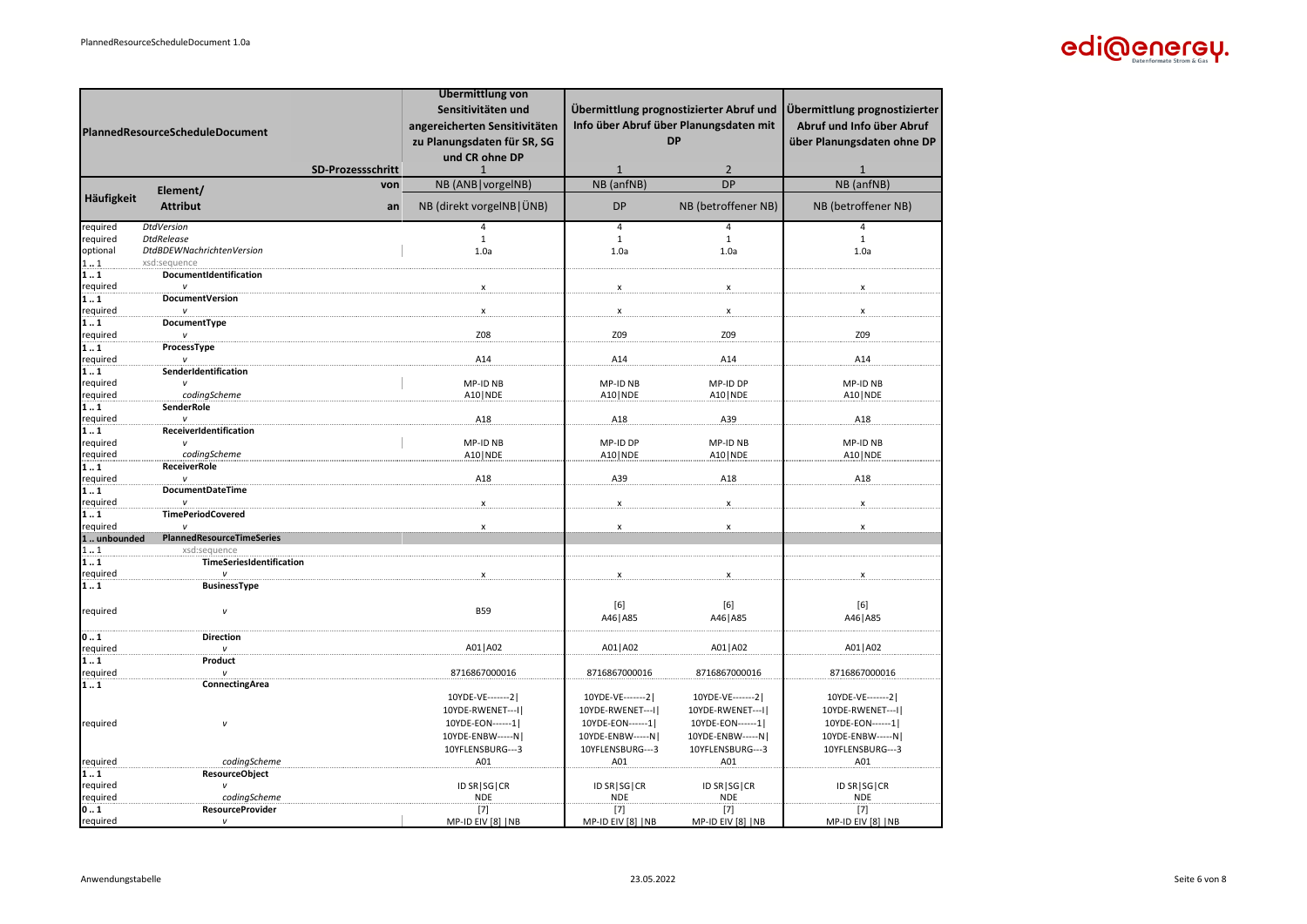

|                                 |                                  | Übermittlung von              |                                        |                                         |                               |
|---------------------------------|----------------------------------|-------------------------------|----------------------------------------|-----------------------------------------|-------------------------------|
|                                 |                                  | Sensitivitäten und            |                                        | Übermittlung prognostizierter Abruf und | Übermittlung prognostizierter |
|                                 |                                  |                               |                                        |                                         |                               |
| PlannedResourceScheduleDocument |                                  | angereicherten Sensitivitäten | Info über Abruf über Planungsdaten mit |                                         | Abruf und Info über Abruf     |
|                                 |                                  | zu Planungsdaten für SR, SG   |                                        | <b>DP</b>                               | über Planungsdaten ohne DP    |
|                                 |                                  | und CR ohne DP                |                                        |                                         |                               |
|                                 | <b>SD-Prozessschritt</b>         | $\mathbf{1}$                  | $\mathbf{1}$                           | $\overline{2}$                          | $\mathbf{1}$                  |
|                                 | von<br>Element/                  | NB (ANB   vorgelNB)           | NB (anfNB)                             | <b>DP</b>                               | NB (anfNB)                    |
| Häufigkeit                      | <b>Attribut</b><br>an            | NB (direkt vorgeINB   ÜNB)    | <b>DP</b>                              | NB (betroffener NB)                     | NB (betroffener NB)           |
| required                        | codingScheme                     | A10   NDE [8]                 | A10   NDE [8]                          | A10   NDE [8]                           | A10   NDE [8]                 |
| IO  1                           | <b>RequestingGridOperator</b>    |                               |                                        |                                         |                               |
| required                        | $\mathbf{v}$                     |                               | MP-ID anf. NB                          | MP-ID anf. NB                           | MP-ID anf. NB                 |
| required                        | codingScheme                     |                               | A10   NDE                              | A10   NDE                               | A10   NDE                     |
| 0.1                             | <b>AcquiringArea</b>             |                               |                                        |                                         |                               |
| required                        | v                                |                               |                                        |                                         |                               |
| required                        | codingScheme                     |                               |                                        |                                         |                               |
| 0.1                             | GridElement                      | $[4]$                         |                                        |                                         |                               |
| required                        | v                                | Code Netzelement              |                                        |                                         |                               |
| required                        | codingScheme                     | A01   A02   Z01               |                                        |                                         |                               |
| 11                              | MeasurementUnit                  |                               |                                        |                                         |                               |
| required                        | v                                | C62                           | MAW   C62 [9]                          | MAW   C62 [9]                           | MAW   C62 [9]                 |
| 0.1                             | <b>Status</b>                    |                               |                                        |                                         |                               |
| required                        |                                  |                               | A07   A36                              | A07   A36                               | A07   A36                     |
| 0.1                             | OriginalSenderIdentification     |                               |                                        |                                         |                               |
| required                        | v                                |                               |                                        | MP-ID NB                                |                               |
| required                        | codingScheme                     |                               |                                        | A10   NDE                               |                               |
| 0.1                             | OriginalDocumentIdentification   |                               |                                        |                                         |                               |
| required                        |                                  |                               |                                        | Doc-ID NB                               |                               |
| 0.1<br>required                 | <b>OriginalDocumentVersion</b>   |                               |                                        | Doc-Version NB                          |                               |
| 0.1                             | <b>OriginalDocumentDateTime</b>  |                               |                                        |                                         |                               |
| required                        |                                  |                               |                                        | DateTime NB                             |                               |
| 0.1                             | OriginalTimeSeriesIdentification |                               |                                        |                                         |                               |
| required                        | $\mathbf{v}$                     |                               |                                        | <b>TS-ID NB</b>                         |                               |
| 11                              | <b>Period</b>                    |                               |                                        |                                         |                               |
| 11                              | xsd:sequence                     |                               |                                        |                                         |                               |
| 1.1                             | TimeInterval                     |                               |                                        |                                         |                               |
| required                        | v                                | x                             | X                                      | x                                       | X                             |
| 1.1                             | <b>Resolution</b>                |                               |                                        |                                         |                               |
| required                        | $\mathsf{v}$                     | PT15M                         | PT15M                                  | PT15M                                   | PT15M                         |
| 1.100                           | <b>Interval</b>                  |                               |                                        |                                         |                               |
| 11                              | xsd:sequence                     |                               |                                        |                                         |                               |
| 11                              | Pos                              |                               |                                        |                                         |                               |
| required                        | $\mathsf{v}$                     | $\mathbf{x}$                  |                                        | X                                       | x                             |
| 1.1                             | Qty                              |                               |                                        |                                         |                               |
| required                        | $\mathsf{v}$                     | $\boldsymbol{x}$              | $\boldsymbol{\mathsf{x}}$              | $\mathbf{x}$                            | x                             |